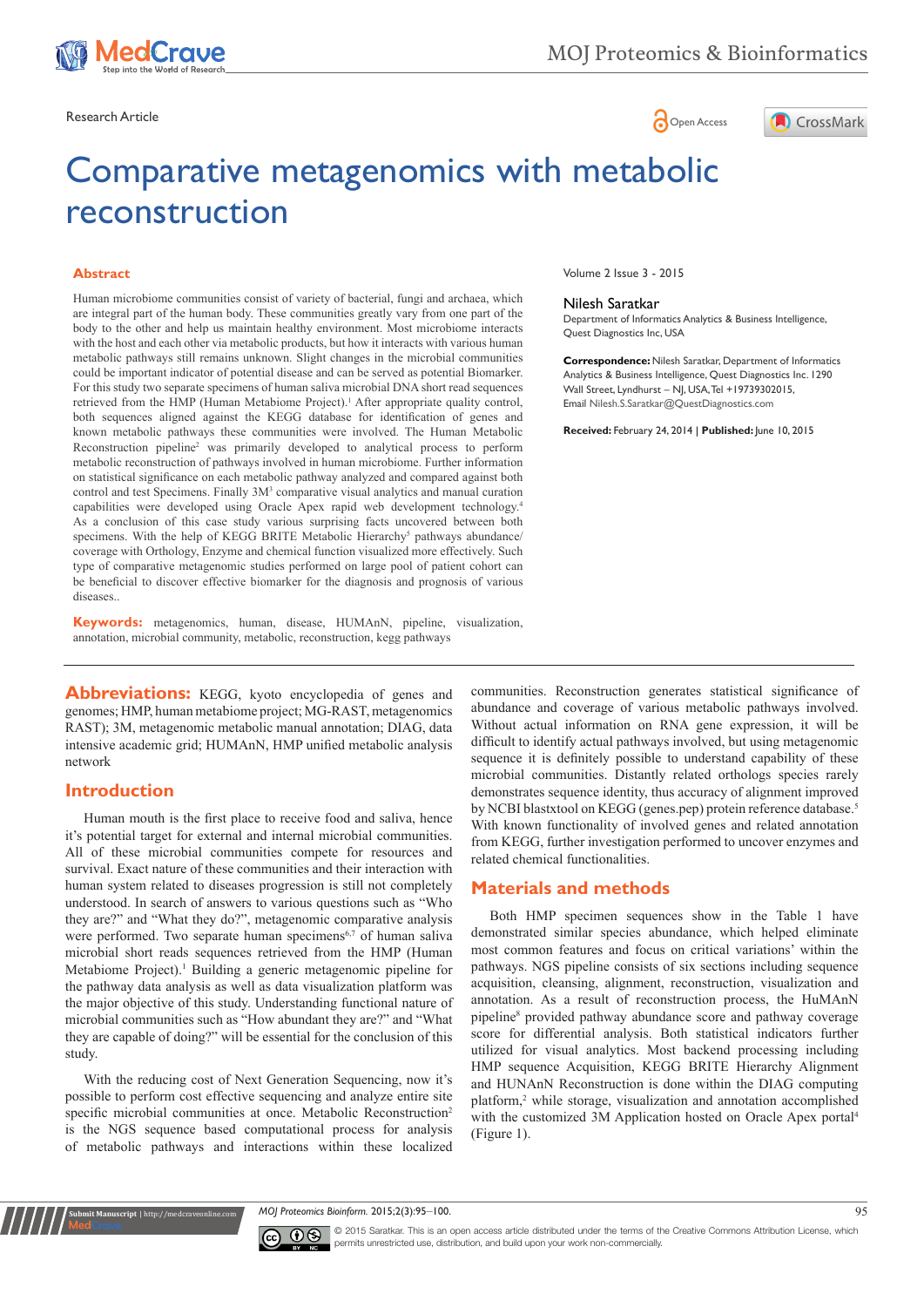#### **Table 1** Sequence data volume

| <b>HMP</b> | <b>HMP</b>      | <b>Trimmed</b>  | <b>Blast</b> | <b>Blast</b> | <b>HUMAnN</b> |  |  |
|------------|-----------------|-----------------|--------------|--------------|---------------|--|--|
| Specimen#  | <b>Sequence</b> | <b>Filtered</b> | Input        | output       | Output        |  |  |
| 4473347    | 5005604         | 4053766         | 440500       | 50875        | 355           |  |  |
| 4473378    | 8351741         | 4397314         | 675002       | 79669        | 253           |  |  |



**Figure 1** End to end data processing flow.

## **Quality control**

Existence of incomplete and noisy NGS sequences within the specimens will have adverse impact on data analysis and final interpretations.8 Hence short read sequences from FASTQ format were trimmed for repeated and low quality reads using **TrimBWAstyle. pl**. 9,10 Incomplete sequence filtered out based up on length with the help of **remove\_bad\_seqs.py**. <sup>10</sup> Qualified sequences with length greater than 75bp were selected for further analysis. As a result of this rigorous cleansing operation around 81% short reads sequences were selected from the Specimen#1, while only 53% of the short reads from the Specimen#2 were retained.

#### **Alignment**

The KEGG database<sup>5</sup> is the unique form of pre-curated database and provides identification of gene and related organism. This linkage was very critical for orthologous function, enzymatic reaction studied during the metabolic reconstruction. Hence HUMAnN pipeline required blast alignment for the orthologs against annotated genome from the KEGG genome. pepprotein database.<sup>5</sup> The blastx hits on the KEGG reference database provided identity/similarity score along with the Organism and gene identifiers for the further metabolic reconstruction. The reconstruction also required aligned data in the tab delimited format, hence blastx parameters were tuned accordingly. As a result of quality control and alignment with the KEGG database, overall sequence volume further reduced significantly.

#### **Reconstruction**

The HUMAnN (HMP Unified Metabolic Analysis Network) pipeline11 is designed to identify metabolic pathway or module abundance (presence/absence) and their relative metabolic pathway coverage. Typically reconstruction begins with the aligned gene identifiers and achieve objective with following five steps. Visit [http://](http://huttenhower.sph.harvard.edu/humann) [huttenhower.sph.harvard.edu/humann](http://huttenhower.sph.harvard.edu/humann) for the additional details on HUMAnN pipeline.<sup>2</sup>

- i. Reads weighted for the quality of the matches to calculate abundance of orthologs gene family.
- ii. The MinPath algorithm is used to identify gene family to the metabolic pathway and modules.
- iii. Based up on taxonomic composition filter out false positive pathways identified by MinPath.
- iv. Fill up the gap in the pathway produced due to sequencing error or low abundance gene.

Finally assign coverage score and abundance score to the metabolic pathway and module.

#### **Pathway Hierarchy**

Interpretation of metabolic pathway functionality is not possible without integrating reconstruction data with pathway hierarchy retrieved from KEGG Brite.<sup>5</sup> Hence curated information including pathway ID (koID), modules, orthologues (KID) and enzyme (EC#) also uploaded into the 3M Visualization Applicatio.<sup>3</sup> The 3M application also enhanced to customize pathway hierarchy as needed. Depend up on the experiment requirement the reconstruction step can be repeated for each Specimens such as control or test and visually analyze pathways involved in relative significance (Figure 2).



**Figure 2** End to end data processing flow.

#### **Visualization**

Actual comparative metagenomics visualization process began after uploading both specimens information into the custom built Metagenomic Metabolic Manual (3M) Annotation Application.<sup>3</sup> This web application can be accessed with (dev/dev) credential at the Apex

**Citation:** Saratkar N. Comparative metagenomics with metabolic reconstruction. *MOJ Proteomics Bioinform.* 2015;2(3):95‒100. DOI: [10.15406/mojpb.2015.02.00049](https://doi.org/10.15406/mojpb.2015.02.00049)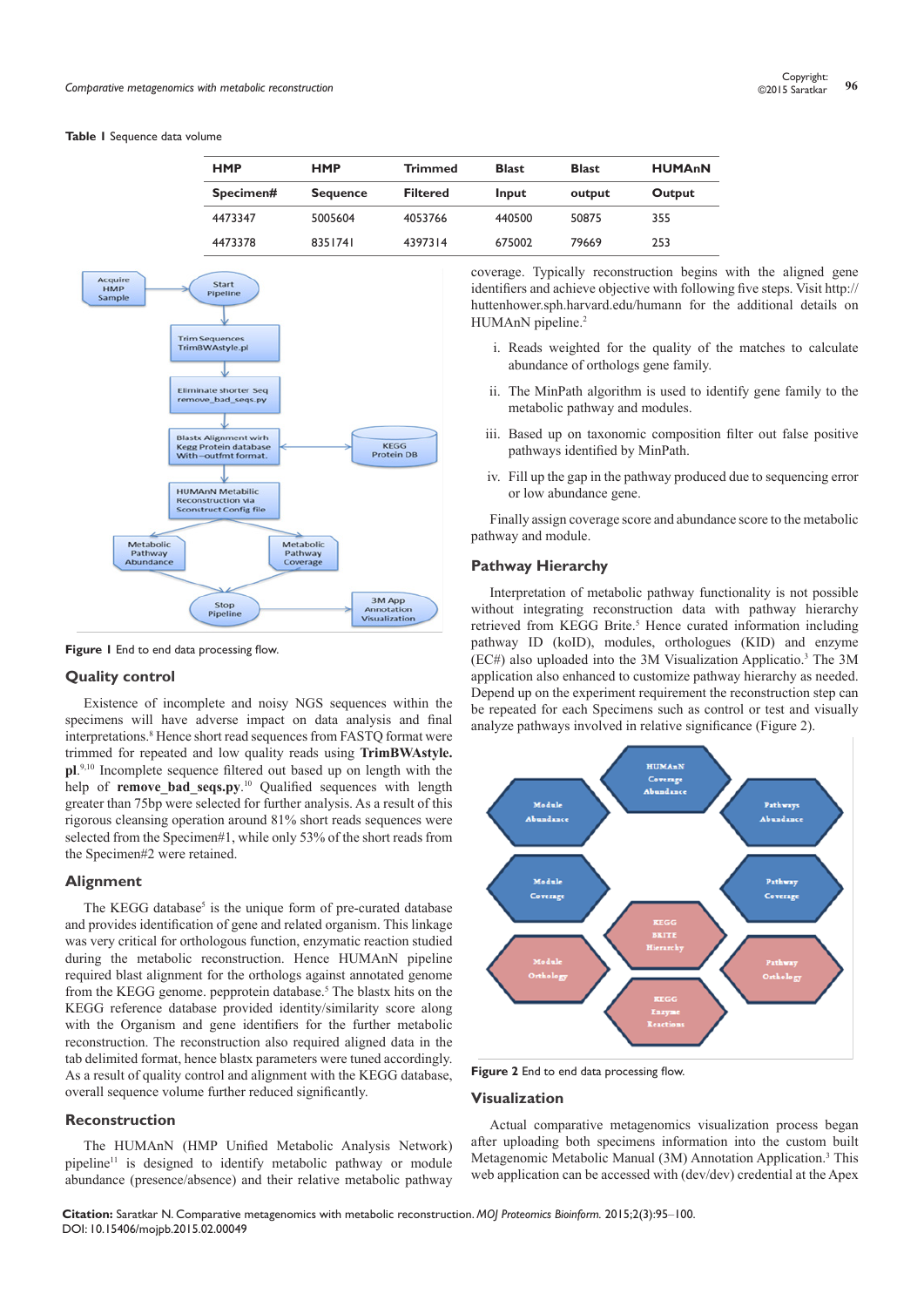URL [http://apex.oracle.com/pls/apex/f?p=689131.](http://apex.oracle.com/pls/apex/f?p=689131) For cost effective solution and ease of maintenance visualization and annotation screens were developed based up on Oracle Apex<sup>4</sup> rapid development framework. Access to the Apex web development framework is free for the non-production application like 3M. Since this web development technology is also included within the actual Oracle database license, it will be sustainable cost effective alternative for the web development.

# **Results**

With the help of pathway significance and curated KEGG pathway

hierarchy, now user can perform data visualization from various aspects. Following are some of the observations identified during visualization of metagenomic specimen received after reconstruction. For simplicity user selection of control and test specimen data for visualization will be retained during the active user session.

## **Top 10 Pathways**

Visualization of top 10 pathways from both Specimens indicated identical pathway abundance, except "One carbon pool by folate" on Specimen1 while "DNA Replication" on Specimen2 was major differences among both specimens.



## **Sided by side comparison**

As per the pathway coverage is concern, gap between both Specimens widens drastically. Especially Sulfur Relay System (ko04122) in Specimen1 appeared as the largest gap in the coverage might explain dominant Sulfur metabolism function of the Specimen1 community.

## **Highest differences**

Significant differences among specimens observed within the C5-Branched dibasic acid metabolism (ko00660) pathway. Similar difference also noticed within the Lipoic acid metabolism (ko00785)

pathways, while flagellar assembly (ko02040) and Sulfur relay system (ko04122) pathways were indicator of behavior of the microbial communities.

## **Least differences**

As per the least difference in the pathway coverage, observed 10 pathways without any significant difference. Abundance comparison also found Alzheimer's disease (ko05010) pathways unrelated to the microbial community. During annotation phase, 3M annotation can easily identify and eliminate this pathway. Since both Specimen collected from Human saliva sample<sup>7</sup> possibility of human genomic sequences contamination cannot be ruled out.

**Come PEUT Lane** 

|                      | Metagenomic Metabolic Manual Annotation(3M)                           |                  |                  |          |          |                                      |                                                |                                           |          | <b>Viscalization</b> | <b>ELEVANING PALE RANDAL</b><br>Annotation |
|----------------------|-----------------------------------------------------------------------|------------------|------------------|----------|----------|--------------------------------------|------------------------------------------------|-------------------------------------------|----------|----------------------|--------------------------------------------|
| Home                 | <b>Pie Charts</b>                                                     | <b>Bar Chart</b> | <b>Diffrence</b> | Compare  | Missing  |                                      | Coorelation                                    | <b>Hierarchy</b>                          |          |                      |                                            |
|                      | Sample1 4473347-PathwayAbundance = Sample2 4473378-PathwayAbundance = |                  |                  |          |          |                                      |                                                |                                           |          |                      |                                            |
| <b>Top Diffrence</b> |                                                                       |                  |                  |          |          |                                      | <b>Bottom Diffrence</b>                        |                                           |          |                      |                                            |
|                      | PATHWAY                                                               |                  | SAMPLE1          | SAMPLE2  | DIFF     |                                      |                                                | PATHWAY                                   | SAMPLE1  | SAMPLE2              | <b>DIFF</b>                                |
|                      | ko00660-C5-Branched dibasic acid                                      |                  | 0189049          | 00922175 | 00968315 |                                      | ko05145-Toxoplasmosis                          |                                           | 00000061 | 00000058             | 00000003                                   |
| metabolism           | ko03030-DNA replication                                               |                  | 0161485          | 0226766  | 0065281  |                                      | ko04610-Complement and coagulation<br>cascades |                                           | 00000122 | 00000029             | .00000093                                  |
|                      | ko00908-Zeatin biosynthesis                                           |                  | 00755702         | 0124052  | 00484818 |                                      | ko00522-Biosynthesis of 12-, 14- and           |                                           | 00000142 | 00000005             | 00000137                                   |
|                      | ko00900-Terpenoid backbone                                            |                  | 0135747          | 0183761  | 0048014  |                                      | 16-membered macrolides                         |                                           |          |                      |                                            |
| biosynthesis         |                                                                       |                  |                  |          |          |                                      | ko00622-Xylene degradation                     |                                           | 00000096 | 00000285             | 00000189                                   |
|                      | ko00473-D-Alanine metabolism                                          |                  | 0227109          | 0274287  | 0047178  |                                      |                                                | ko04075-Plant hormone signal transduction | 00000294 | 00000021             | .00000273                                  |
|                      | ko03430-Mismatch repair                                               |                  | 0201628          | 0247895  | 0046267  |                                      | ko00402-Benzoxazinoid biosynthesis             |                                           | 00000406 | 00000085             | 00000321                                   |
|                      | ko00540-Lipopolysaccharide                                            |                  | 0137939          | 0181539  | .00436   | ko00940-Phenylpropanoid biosynthesis |                                                | 00000251                                  | 00000591 | 0000034              |                                            |
| biosynthesis         |                                                                       |                  |                  |          |          |                                      | ko00140-Steroid hormone biosynthesis           |                                           | 0000492  | 00004496             | .00000424                                  |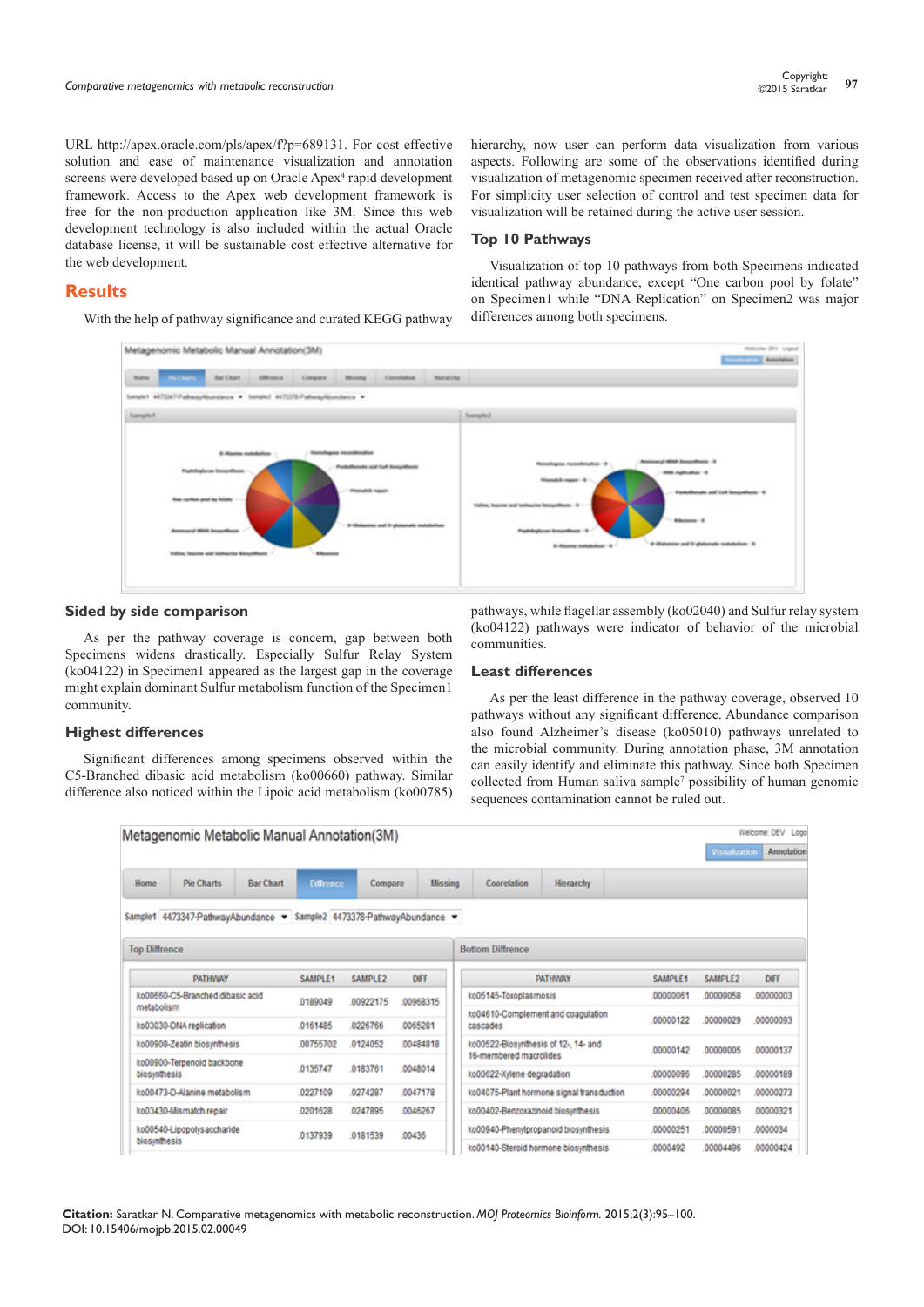#### **Missing pathways**

No missing pathways appeared during abundance analysis from either side of the Specimens. While from pathway coverage point of view, observed three missing pathways from Specimen1 but found

in Specimen2, including D-Glutamine and D-glutamate metabolism (ko00471), SNARE interactions in vesicular transport (ko04130) and Spliceosome (ko03040). However there are 37 pathways missing from Specimen2 mostly related to human metabolic pathways.



#### **Correlationship**

The visualization 3M application also designed to calculate correlation coefficient-r and compare it against t-table for the possible relationship between Specimen1 and Specimen2 scores.<sup>6,7</sup> After establishing relationship between matching pair among 147 metabolic pathways, calculated coefficient r=0.9754 indicating significant correlation between both Specimens pathway abundance. But pathway coverage with 100 metabolic pathways could able to calculate r coefficient of 0.8798, indicating less correlation compared to the pathway abundance.



#### **Pathway hierarchy**

Side by side comparison of the pathway abundance also observed existence of significant amount of differences in the pathways among

Specimen1 and Specimen2.<sup>6,7</sup> Few noticeable pathways observed within the Specimen1 only related to the Human metabolic pathways. Similar conclusion also interpreted within the Pathway coverage hierarchy for both Specimens.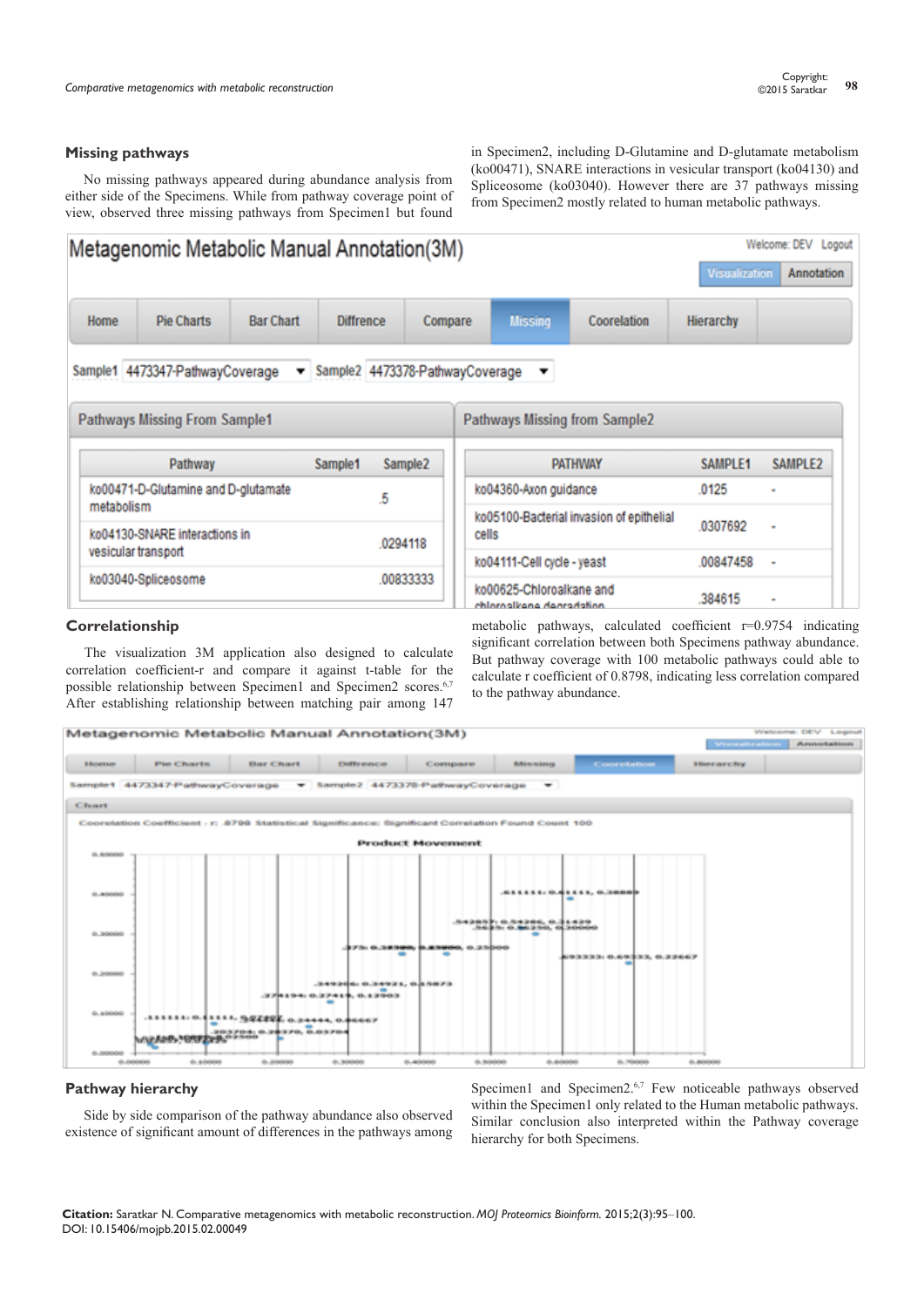

# **Manual annotation**

The 3M visualization application<sup>3</sup> enhanced to enable user to perform curation on the reconstruction data as well as pathway hierarchy. Hence visualization supported various Annotation capabilities including upload HUMAnN pipeline data, modify, delete, uploaded data, maintain KEGG Pathway related Orthology and maintain relationship between module and related KEGG Orthology and enzyme functions. With the help of "HUMAnN Data" tab, user can able to inactivate specific unrelated pathways abundance and coverage score. Thus user can effectively eliminate any outlier pathways from further analysis.

| Table 2 Top 10 Metagenomic species distribution |  |
|-------------------------------------------------|--|
|-------------------------------------------------|--|

| Specimen population<br>SRR062371-4473347.3 | Specimen2 population<br>SRR062402-4473378.3 |
|--------------------------------------------|---------------------------------------------|
| 2022849                                    | 3359405                                     |
| 1000866                                    | 1077421                                     |
| 658657                                     | 2514329                                     |
| 534319                                     | 265861                                      |
| 83655                                      | 217717                                      |
| 36145                                      | 41367                                       |
| 31905                                      | 44676                                       |
| 27592                                      | 46302                                       |
| 24399                                      | 42809                                       |
| 23074                                      | 42138                                       |
|                                            |                                             |

# **Discussion**

Even though both human saliva specimens contain similar representation of the microbial communities, both Specimens are different from the comparative metagenomic potential point of view. However top three species including Firmicutes, Proteobacteria and Bacteriodetes were predominantly found within both specimens. Most of the pathways mentioned earlier in the result section are possible genomic pathways and may not be actually expressed in the microbiome. Only proteomics and transcriptomic studies may able to conclude actual pathway abundance and coverage within cellular environment. This information might help us in the future to understand functional nature of the community and possibly prepare comparative metagenomic profile and possible biomarker indicative of potential diseases such as Periodontal Disease.12

#### **Interpretations**

Further study of top ten pathways identified abundance of most common pathways such as Ribosome, lipopolysaccharides, Valine, Leuicine, Isoluicine, Thymine, Alanine and Peptidoglycan biosynthesis pathways. Abundance of Sulfur Relay System (ko04122) pathway within Specimen1 also leads us to possible microbial community function of sulfur metabolism, cell proliferation, apoptosis, and DNA repair. Abundance of Flagellar assembly (ko02040) within Specimen1 also indicates that it contains abundant bacterial communities which utilize flagellum for its locomotion. Analysis of the missing pathways remains inconclusive, but it clearly suggested that we did not acquire sufficient amount of Specimen2 short read sequences to perform metabolic reconstruction. Even though pathway abundance correlates nicely (r=0.9754), but pathway coverage remains less correlated (r=0.8798). Surprisingly only three missing pathway coverage from both specimens strongly suggest existence of certain pathways pattern within the human saliva specimens. Such type of pathway profiles on ecosystem can be very useful for clinical diagnosis and prognosis.

#### **Future enhancements**

- a. NCBI Blastx alignment definitely improved accuracy of alignment, but also introduced performance implications within the reconstruction pipeline. In the future pipeline can be enhanced with bowtie2.
- b. Most of the alignment jobs were submitted to DIAG HPC cluster<sup>13</sup> via "qsub" command, In future pipeline throughput can be enhanced by Hadoop distributed data and processing platform.
- c. For simplicity, 3M visualization application only supported two specimens (test and control) for the comparative study. In the future 3M application can be enhance to perform multi specimen analysis.
- d. The reconstruction pipeline integrates backend (DIAG pipeline) and frontend (Oracle Apex) 3M applications and exchange data via tab delimited files. In the future direct database connectivity to visualization tool will reduce manual overhead.
- e. The 3M application can be enhanced to perform series of iterative automated and manual annotation until reaching out to the desired result quality.